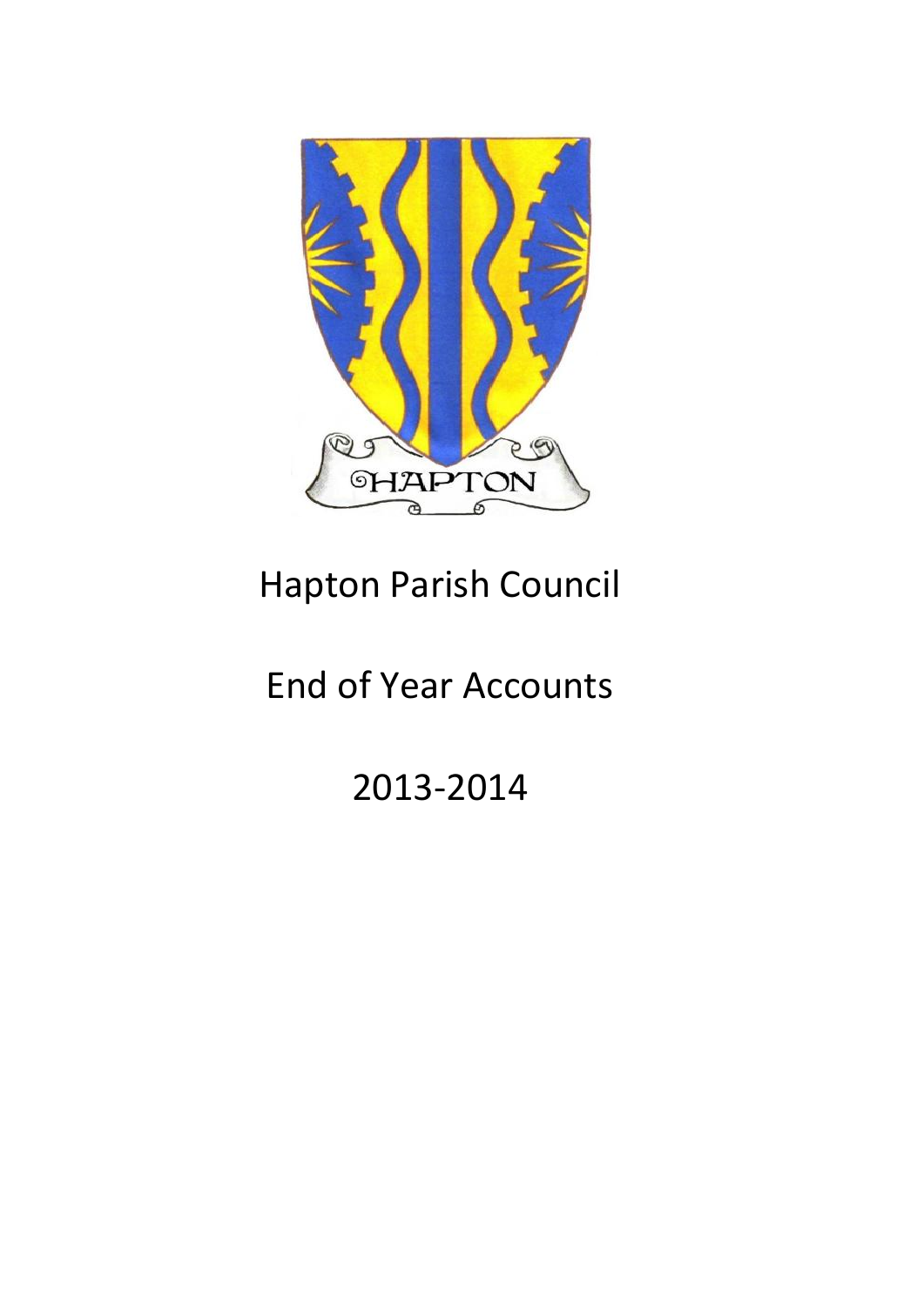Bank Reconciliation at 31/03/2014

| A | Cash in hand 01/04/2013          |             |           |                    |           |
|---|----------------------------------|-------------|-----------|--------------------|-----------|
|   | <b>Expenses Account</b>          | £           | 26.76     |                    |           |
|   | <b>Environmental Account</b>     | £           | 5,359.55  |                    |           |
|   | <b>Fundraising Account</b>       | £           | 1,914.65  |                    |           |
|   |                                  |             |           | $\pmb{\mathsf{f}}$ | 7,300.96  |
|   | Add                              |             |           |                    |           |
|   |                                  |             |           |                    |           |
|   | Receipts 01/04/2013 - 31/03/2014 |             |           |                    |           |
|   | <b>Expenses Account</b>          | £           | 33,144.17 |                    |           |
|   | <b>Environmental Account</b>     | £           | 3,426.00  |                    |           |
|   | <b>Fundraising Account</b>       | £           |           |                    |           |
|   |                                  |             |           | £                  | 36,570.17 |
|   | <b>Subtract</b>                  |             |           |                    |           |
|   |                                  |             |           |                    |           |
|   | Payments 01/04/2013 - 31/03/2014 |             |           |                    |           |
|   | <b>Expenses Account</b>          | £           | 5,894.09  |                    |           |
|   | <b>Environmental Account</b>     | £           | 3,462.00  |                    |           |
|   | <b>Fundraising Account</b>       | £           |           |                    |           |
|   |                                  |             |           | £                  | 9,356.09  |
|   |                                  |             |           |                    |           |
|   |                                  |             |           |                    |           |
|   | Cash in hand 31/03/2014          |             |           | £                  | 34,515.04 |
|   | (per cash book)                  |             |           |                    |           |
| B |                                  |             |           |                    |           |
|   | Cash in hand per Bank Statments  |             |           |                    |           |
|   |                                  |             |           |                    |           |
|   | Expenses Account 31/03/2014      | $f_{\rm{}}$ | 27,629.95 |                    |           |
|   | Environmental Account 31/03/2014 | £           | 5,323.55  |                    |           |
|   | Fundraising Account 31/03/2014   | £           | 1,914.65  |                    |           |
|   |                                  |             |           | $\pmb{\mathsf{f}}$ | 34,868.15 |
|   |                                  |             |           |                    |           |
|   | less unpresented cheques         | £           | 353.11    |                    |           |
|   |                                  |             |           |                    |           |
|   | plus unpresented receipts        | £           |           |                    |           |
|   |                                  |             |           |                    |           |
|   |                                  |             |           |                    |           |
|   | <b>Adjusted Bank Balance</b>     |             |           | $\pmb{\mathsf{f}}$ | 34,515.04 |
|   |                                  |             |           |                    |           |
|   | A=B Check                        |             |           | £                  |           |
|   |                                  |             |           |                    |           |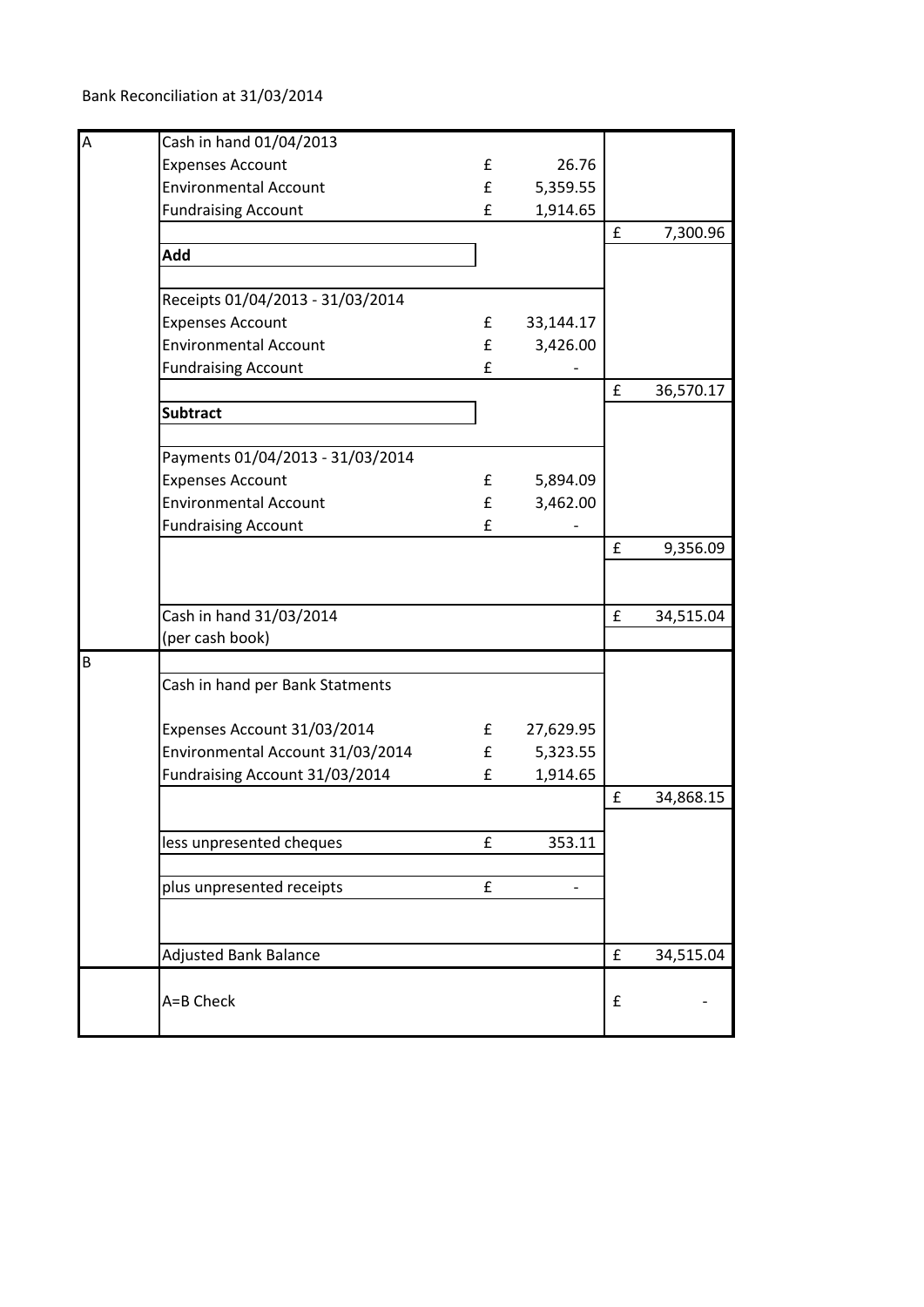| Hapton<br>Parish    |                        |                    |          |             |             |                         |   |                  |                |              |                          |                    |                           |                    |              |   |                             |                    |           |
|---------------------|------------------------|--------------------|----------|-------------|-------------|-------------------------|---|------------------|----------------|--------------|--------------------------|--------------------|---------------------------|--------------------|--------------|---|-----------------------------|--------------------|-----------|
| Council             |                        |                    |          |             |             |                         |   |                  |                |              |                          |                    |                           |                    |              |   |                             |                    |           |
| Expenses<br>Account |                        |                    |          |             |             |                         |   |                  |                |              |                          |                    |                           |                    |              |   |                             |                    |           |
| 2013                |                        |                    |          |             |             |                         |   |                  |                |              |                          |                    |                           |                    |              |   |                             |                    |           |
| Income              |                        |                    |          | Expenditure |             |                         |   | Gross            | VAT Code       | Net          |                          | VAT                |                           | Balance            |              |   | Balance with<br>Unpresented | <b>Balance</b>     | Statement |
|                     |                        | £                  | 26.76    |             |             |                         |   |                  |                |              |                          |                    |                           | £                  | 26.76        |   |                             | $\pmb{\mathsf{f}}$ | 26.76     |
|                     | 31-Mar balance         |                    |          |             |             |                         |   |                  |                |              |                          |                    |                           |                    |              |   |                             |                    |           |
|                     | 03-May ESC Lottery Fnd | £                  | 1,800.00 |             |             |                         |   |                  |                |              |                          |                    |                           | $\pmb{\mathsf{f}}$ | 1,826.76     |   |                             |                    |           |
|                     | 14-May Fund Transfer   | £                  | 3,462.00 |             |             |                         |   |                  |                |              |                          |                    |                           | $\pmb{\mathsf{f}}$ | 5,288.76     |   |                             |                    |           |
|                     | 14-May Allotments      | $\pmb{\mathsf{f}}$ | 120.00   |             |             |                         |   |                  |                |              |                          |                    |                           | £                  | 5,408.76     |   |                             |                    |           |
|                     | 14-May Kite Festival   | £                  | 200.00   | 16-May      |             | 100474 Clerk Salary     | £ | $159.61$ z       |                | £            | 159.61 $ f $             |                    | $\sim$                    | $\pmb{\mathsf{f}}$ | 5,449.15     |   |                             |                    |           |
|                     |                        |                    |          | 16-May      |             | 100476 Clerk Salary     | £ | 133.00           | $\mathsf{z}$   |              | 133.00                   | E                  | $\blacksquare$            | $\pmb{\mathsf{f}}$ | 5,316.15     |   |                             |                    |           |
|                     |                        |                    |          | 20-May      | 100475 LALC |                         | £ | 363.62           | $\mathbf{Z}$   |              | 363.62                   | E                  | $\sim$                    | £                  | 4,952.53     |   |                             |                    |           |
|                     |                        |                    |          | $23-May$    |             | 100478 Total Turf       |   | £ 1,800.00       | $\mathsf{s}$   |              | £ 1,500.00               | $\pounds$          | 300.00                    | £                  | 3,152.53     |   |                             | £                  | 3,152.53  |
|                     |                        |                    |          | 16-May      |             | 100477 Clerk Tax        | f | $26.61$ z        |                | $\mathbf f$  | 26.61                    | Ι£                 | $\overline{\phantom{a}}$  | $\pmb{\mathsf{f}}$ | 3,125.92     |   |                             |                    |           |
|                     |                        |                    |          | 10-Jun      |             | 100479 Clerk Salary     | £ | $133.00$ z       |                | £            | 133.00                   | l £                | $\overline{\phantom{a}}$  | $\pmb{\mathsf{f}}$ | 2,992.92     |   |                             |                    |           |
|                     |                        |                    |          | 10-Jun      |             | $100479$ web host       | £ | 3.29             | $\mathsf{z}$   | f            | 3.29                     | $\pmb{\mathsf{f}}$ | $\sim$                    | $\pmb{\mathsf{f}}$ | 2,989.63     |   |                             |                    |           |
|                     |                        |                    |          | 10-Jun      |             | 100480 Clerk Tax        | £ | 26.61            | $\overline{z}$ | £            | 26.61                    | $\mathbf{f}$       | $\overline{\phantom{a}}$  | $\mathbf f$        | 2,963.02     |   |                             |                    |           |
|                     |                        |                    |          | 10-Jun      |             | 100481 Stationery BPC   | £ | 73.87 s          |                | £            | 61.56                    | $\mathbf f$        | 12.31                     | $\pmb{\mathsf{f}}$ | 2,889.15     |   |                             |                    |           |
|                     |                        |                    |          |             |             |                         |   |                  |                | £            | $\overline{\phantom{a}}$ | $\pmb{\mathsf{f}}$ | $\overline{\phantom{a}}$  | $\pmb{\mathsf{f}}$ | $2,889.15$ £ |   | 2,963.02                    | $\mathbf{f}$       | 3,016.24  |
|                     | 04-Jul Allotments      | £                  | 520.00   |             |             |                         |   |                  |                | £            | $\blacksquare$           | £                  | $\sim$                    | $\pmb{\mathsf{f}}$ | 3,409.15     |   |                             |                    |           |
|                     | 25-Jul Allotments      | £                  | 40.00    |             |             |                         |   |                  |                | f            | $\overline{\phantom{a}}$ | £                  | $\sim$                    | $\pmb{\mathsf{f}}$ | 3,449.15     |   |                             |                    |           |
|                     | 25-Jul Kite Festival   | £                  | 224.10   |             |             |                         |   |                  |                | f            |                          | £                  | $\blacksquare$            | $\pmb{\mathsf{f}}$ | 3,673.25     |   |                             |                    |           |
|                     |                        |                    |          | 08-Jul      |             | 100482 Clerk Salary     | £ | 133.00 z         |                | £            | 133.00                   | $\pmb{\mathsf{f}}$ | $\overline{\phantom{a}}$  | £                  | 3,540.25     |   |                             |                    |           |
|                     |                        |                    |          | 08-Jul      |             | 100483 Clerk Tax        | f | $26.61$ z        |                | f            | 26.61                    | $\pmb{\mathsf{f}}$ | $\overline{\phantom{a}}$  | £                  | 3,513.64     |   |                             |                    |           |
|                     |                        |                    |          |             |             |                         |   |                  |                | £            |                          | £                  | $\sim$                    | £                  | 3,513.64     | f | 3,593.47                    | $\mathbf{f}$       | 3,593.47  |
|                     |                        |                    |          | 12-Aug      |             | 100484 Clerk Salary     | £ | 133.00 z         |                | £            | 133.00                   | £                  | $\overline{\phantom{a}}$  | $\pmb{\mathsf{f}}$ | 3,380.64     |   |                             |                    |           |
|                     |                        |                    |          | 12-Aug      |             | 100485 Clerk Tax        | £ | $26.61$ z        |                |              | 26.61                    | $\mathbf f$        | $\sim$                    | $\pmb{\mathsf{f}}$ | 3,354.03     | £ | 3,460.47                    | f                  | 3,460.47  |
|                     | 17-Sep Allotments      | £                  | 260.00   |             |             |                         |   |                  |                | £            |                          | £                  | $\mathbb{Z}^{\mathbb{Z}}$ | $\pmb{\mathsf{f}}$ | 3,614.03     |   |                             |                    |           |
|                     |                        |                    |          | 09-Sep      |             | 100486 Clerk Salary     | £ | 133.00           | z              | $\mathbf{f}$ | 133.00                   | $\pmb{\mathsf{f}}$ | $\sim$                    | $\pmb{\mathsf{f}}$ | 3,481.03     |   |                             |                    |           |
|                     |                        |                    |          | 09-Sep      |             | 100486 Clerk Back Pay   | £ | $13.06$ z        |                | £            | 13.06 £                  |                    | $\overline{\phantom{a}}$  | $\pmb{\mathsf{f}}$ | 3,467.97     |   |                             |                    |           |
|                     |                        |                    |          | 09-Sep      |             | 100488 Clerk Tax        | £ | 26.61            | $\overline{z}$ | $\mathbf{f}$ | 26.61                    | Ι£                 |                           | £                  | 3,441.36     |   |                             |                    |           |
|                     |                        |                    |          | 09-Sep      |             | 100488 Clerk Back Tax   | £ | 3.26 z           |                | £            | $3.26 \mid f$            |                    | $\sim$                    | $\pmb{\mathsf{f}}$ | 3,438.10     |   |                             |                    |           |
|                     |                        |                    |          | 09-Sep      |             | 100490 L Abram          | f | $60.00\text{ z}$ |                |              | 60.00                    | l £                | $\overline{\phantom{a}}$  | £                  | 3,378.10     |   |                             |                    |           |
|                     |                        |                    |          | 09-Sep      |             | 100491 Zurich Insurance | f | 243.80           | $\overline{z}$ | f            | 243.80                   | $\pmb{\mathsf{f}}$ | $\sim$                    | $\pmb{\mathsf{f}}$ | 3,134.30     |   |                             |                    |           |
|                     | 05-Oct Electricity NW  | £                  | 46.27    |             |             |                         |   |                  |                | £            |                          | $\pmb{\mathsf{f}}$ | $\sim$                    | $\pmb{\mathsf{f}}$ | $3,180.57$ £ |   | $3,533.68$ £                |                    | 3,194.30  |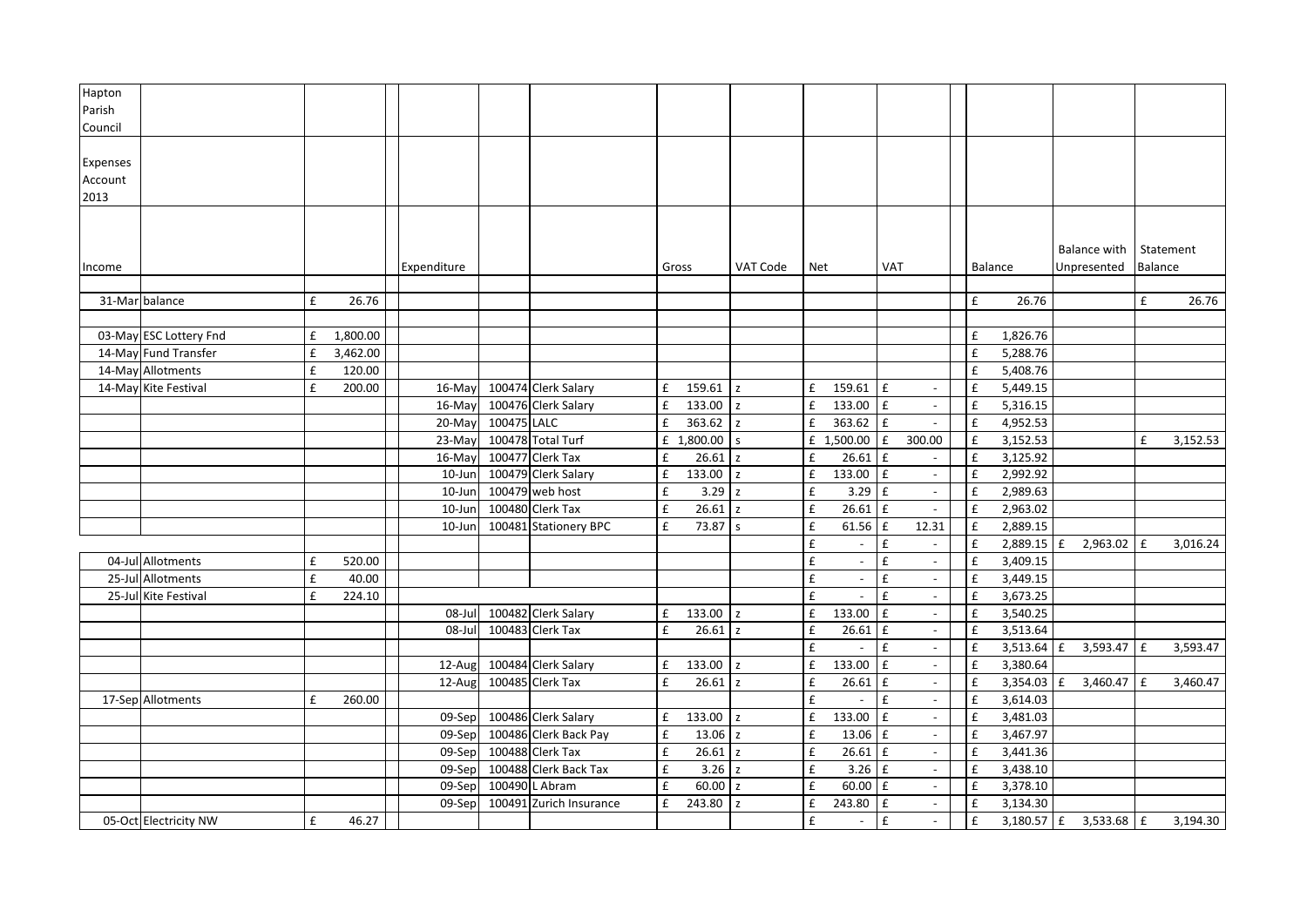|                             |   |             | 14-Oct    |             | 100492 Clerk Salary      | £                  | $135.28$ z       |                | £            | 135.28 $E$         |     | $\overline{\phantom{a}}$ | $\mathbf{f}$ | 3,045.29                    |              |              |    |           |
|-----------------------------|---|-------------|-----------|-------------|--------------------------|--------------------|------------------|----------------|--------------|--------------------|-----|--------------------------|--------------|-----------------------------|--------------|--------------|----|-----------|
|                             |   |             | 14-Oct    | 100493 HMRC |                          | £                  | $27.06$ z        |                | £            | $27.06 \text{ }E$  |     |                          | £            | 3,018.23                    |              |              |    |           |
|                             |   |             | 14-Oct    |             | 100494 CVS Subscription  | £                  | 15.00 z          |                | f            | $15.00 \text{ }$ £ |     |                          | £            | 3,003.23                    |              |              |    |           |
|                             |   |             | 14-Oct    |             | 100495 D. Greenwood      | £                  | $80.40$ s        |                | £            | $67.00$ £          |     | 13.40                    | £            | 2,922.83                    |              |              |    |           |
| 24-Oct Firework Sponsor     | £ | 335.00      |           |             |                          |                    |                  |                | £            |                    | £   |                          | £            | $3,257.83 \mid f$           |              | 3,272.83     | f  | 3,272.83  |
| 01-Nov BBC Grant            | £ | 225.00      |           |             |                          |                    |                  |                | £            |                    | £   | $\overline{\phantom{a}}$ | $\mathbf{f}$ | 3,482.83                    |              |              |    |           |
|                             |   |             | 11-Nov    |             | 100496 Clerk Salary      | £                  | 129.87           | z              | £            | 129.87             | f   |                          | £            | 3,352.96                    |              |              |    |           |
|                             |   |             | 11-Nov    |             | 100497 Clerk Tax         | $\pmb{\mathsf{f}}$ | $32.47\text{ z}$ |                | £            | $32.47 \text{ }E$  |     | $\overline{\phantom{a}}$ | £            | 3,320.49                    |              |              |    |           |
|                             |   |             |           |             |                          |                    |                  |                |              |                    |     |                          |              |                             |              |              |    |           |
|                             |   |             | 11-Nov    |             | 100498 Remebrance Wreath | £                  | $18.50\text{ z}$ |                | £            | 18.50 £            |     |                          | £            | 3,301.99                    |              |              |    |           |
|                             |   |             | 11-Nov    |             | 100499 TSB Ironcraft     | £                  | $250.00$ z       |                | $\mathbf{f}$ | $250.00$ $E$       |     |                          | £            | 3,051.99                    |              |              |    |           |
|                             |   |             | 11-Nov    |             | 10500 MDL Fireworks      | £                  | $600.00$ s       |                | £            | 500.00             | l £ | 100.00                   | £            | 2,451.99                    |              |              |    |           |
| 11-Nov Firework Sponsorship | £ | 100.00      |           |             |                          |                    |                  |                | £            |                    | £   |                          | £            | 2,551.99                    |              |              |    |           |
| 11-Nov Allotment Deposit    | £ | 230.00      |           |             |                          |                    |                  |                | £            |                    | £   | $\overline{\phantom{a}}$ | £            | 2,781.99                    |              |              |    |           |
|                             |   |             |           |             |                          |                    |                  |                | £            |                    | £   |                          | £            | 2,781.99                    | £            | $3,084.46$ E |    | 3,084.46  |
|                             |   |             | 06-Dec    |             | 100201 Clerk Salary      | £                  | 129.87           | $\overline{z}$ | £            | 129.87             | £   |                          | £            | 2,652.12                    |              |              |    |           |
|                             |   |             | 06-Dec    |             | 100202 Clerk Tax         | £                  | $32.47\text{ z}$ |                | £            | $32.47 \text{ E}$  |     |                          | £            | 2,619.65                    |              |              |    |           |
|                             |   |             |           |             |                          |                    |                  |                |              |                    |     |                          | £            | 2,619.65                    | $\mathbf{f}$ | 2,289.65     | ١f | 2,289.65  |
|                             |   |             | $13$ -Jan |             | 100203 Clerk Salary      | £                  | 129.87           | $\overline{z}$ | £            | 129.87 $E$         |     | $\overline{\phantom{a}}$ | £            | 2,489.78                    |              |              |    |           |
|                             |   |             | $13$ -Jan |             | 100204 Clerk Tax         | £                  | $32.47\text{ z}$ |                | £            | $32.47 \text{ E}$  |     |                          | £            | 2,457.31                    |              |              |    |           |
| 14-Jan Veolia Grant         |   | £ 25,331.80 |           |             |                          |                    |                  |                | £            |                    | £   |                          | £            | 27,789.11                   |              |              |    |           |
| 14-Jan Sponsorship          | £ | 250.00      |           |             |                          |                    |                  |                | £            |                    | £   | $\overline{\phantom{a}}$ | £            | 28,039.11                   |              |              |    |           |
|                             |   |             | 10-Feb    |             | 100205 Clerk Salary      | £                  | 129.87           | z              | £            | 129.87             | l £ | $\sim$                   | £            | 27,909.24                   |              |              |    |           |
|                             |   |             | 10-Feb    |             | 100206 Clerk Tax         | $\pmb{\mathsf{f}}$ | $32.47\text{ z}$ |                | £            | $32.47 \text{ }$ £ |     |                          |              | 27,876.77                   |              |              |    |           |
|                             |   |             | 10-Feb    |             | 100207 LALC Subscription | £                  | $353.11 \, z$    |                | f            | $353.11$   £       |     |                          |              | 27,523.66                   |              |              |    |           |
|                             |   |             | 10-Feb    |             | 100208 St John Ambulance | £                  | 84.48 s          |                | $\mathbf{f}$ | 70.40 £            |     | 14.08                    | £            | 27,439.18                   |              |              | £  | 27,909.24 |
|                             |   |             | 10-Mar    |             | 100209 Clerk Salary      | $\pmb{\mathsf{f}}$ | 129.87           | z              | £            | 129.87 E           |     |                          | £            | 27,309.31                   |              |              |    |           |
|                             |   |             | 10-Mar    |             | 100210 Clerk Tax         | £                  | $32.47$ z        |                | f            | $32.47 \text{ E}$  |     | $\sim$                   | £            | 27,276.84                   |              |              |    |           |
|                             |   |             |           |             |                          |                    |                  |                | £            |                    | £   | $\sim$                   | £            | 27,276.84                   |              |              |    |           |
|                             |   |             |           |             |                          |                    |                  |                | £            |                    | £   |                          | f            | 27,276.84                   |              |              | £  | 28,071.58 |
|                             |   | £ 33,144.17 |           |             |                          |                    | £ 5,894.09       |                |              | £ 5,454.30 £       |     | 439.79                   |              |                             |              |              |    |           |
|                             |   |             |           |             | <b>Total</b>             |                    |                  |                |              |                    |     |                          |              | £ 27,276.84 $E$ 27,629.95 £ |              |              |    | 27,629.95 |
|                             |   |             |           |             |                          |                    |                  |                |              |                    |     |                          |              |                             |              |              |    |           |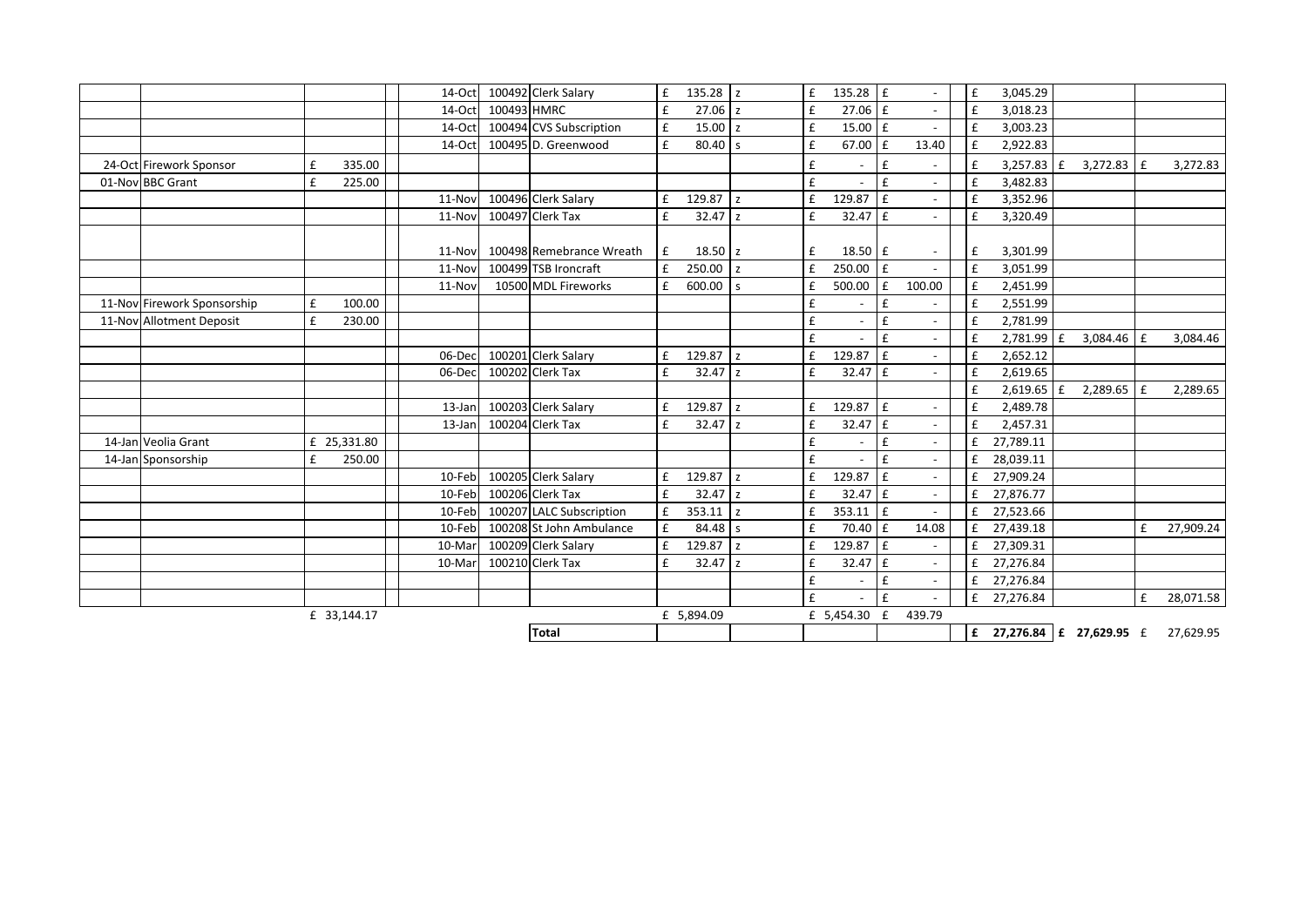|        | Hapton Parish Council      |            |             |                      |            |               |                   |
|--------|----------------------------|------------|-------------|----------------------|------------|---------------|-------------------|
|        | Environmental Account 2013 |            |             |                      |            |               |                   |
| income |                            |            | Expenditure |                      |            | Balance       | statement Balance |
|        |                            |            |             |                      |            |               |                   |
|        |                            |            |             |                      |            |               |                   |
|        | 01-Apr balance             | £ 5,359.55 |             |                      |            |               |                   |
|        |                            |            |             |                      |            |               |                   |
|        | 09-Apr fund transfer       | £ 3,426.00 |             |                      |            | 8,785.55<br>£ | 8,785.55<br>£     |
|        |                            |            |             | 14-May fund transfer | £ 3,462.00 | 5,323.55<br>£ | 5,323.55<br>£     |
|        |                            |            | july        |                      |            | 5,323.55<br>£ | 5,323.55<br>£     |
|        |                            |            | August      |                      |            | 5,323.55<br>£ | 5,323.55<br>£     |
|        |                            |            | September   |                      |            | £ 5,323.55    | 5,323.55<br>£     |
|        |                            |            | October     |                      |            | 5,323.55<br>£ | 5,323.55<br>£     |
|        |                            |            | November    |                      |            | 5,323.55<br>£ | 5,323.55<br>£     |
|        |                            |            | December    |                      |            | 5,323.55<br>£ | 5,323.55<br>£     |
|        |                            |            | January     |                      |            | 5,323.55<br>£ | 5,323.55<br>£     |
|        |                            |            | February    |                      |            | 5,323.55<br>£ | 5,323.55<br>£     |
|        |                            |            | March       |                      |            | 5,323.55<br>£ | 5,323.55<br>£     |
|        |                            | £ 3,426.00 |             |                      | £ 3,462.00 |               |                   |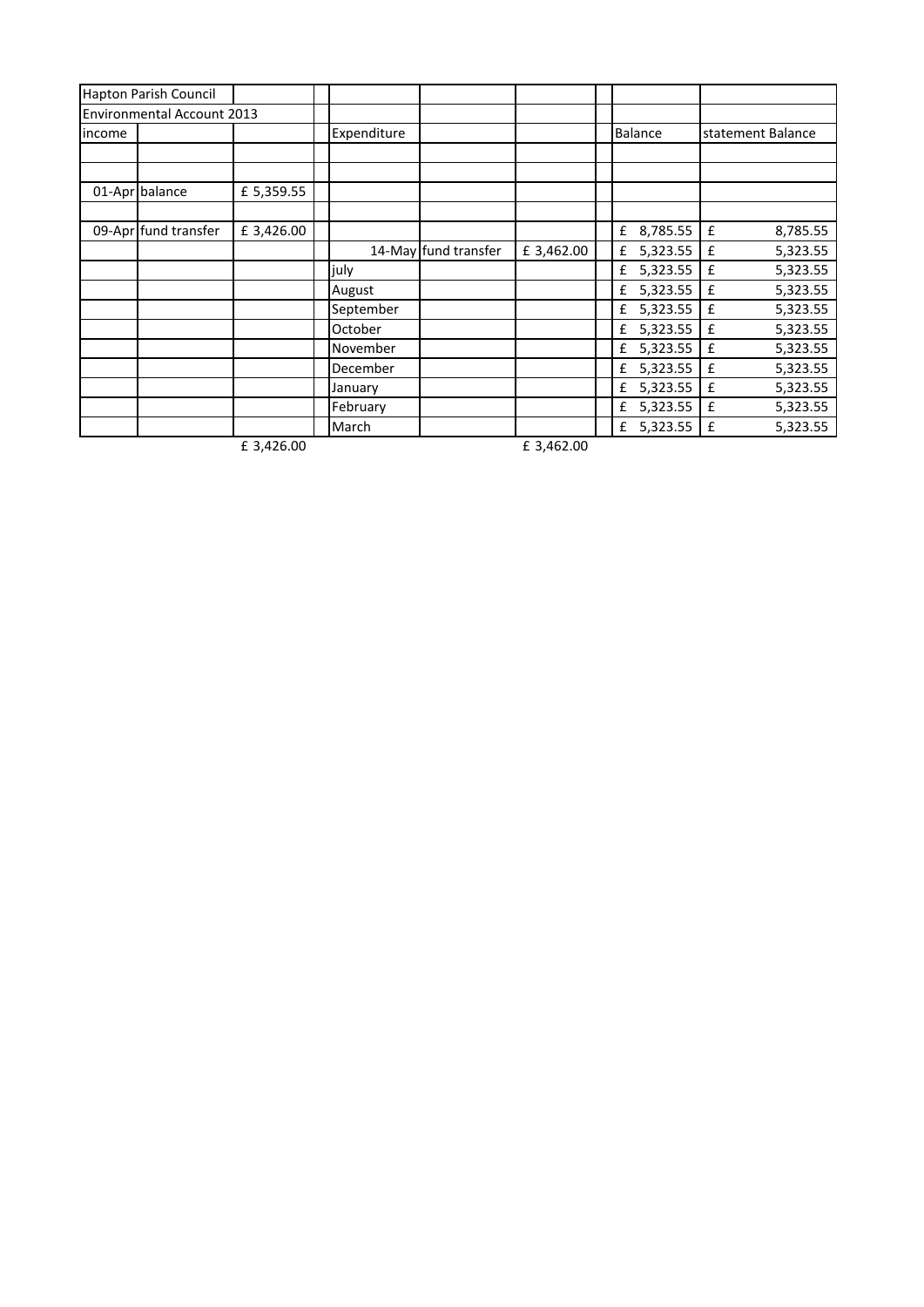|        | Hapton Parish Council           |                               |             |               |                          |
|--------|---------------------------------|-------------------------------|-------------|---------------|--------------------------|
|        | <b>Fundraising Account 2013</b> |                               |             |               |                          |
| income |                                 |                               | Expenditure | Balance       | <b>Statement Balance</b> |
|        |                                 |                               |             |               |                          |
|        |                                 |                               |             |               |                          |
|        |                                 |                               |             |               |                          |
|        | 31-Mar balance                  | £1,914.65                     |             |               |                          |
|        |                                 |                               |             | 1,914.65<br>£ | 1,914.65<br>£            |
|        |                                 | May                           |             | 1,914.65<br>£ | 1,914.65<br>£            |
|        |                                 | June                          |             | 1,914.65<br>£ | 1,914.65<br>£            |
|        |                                 | July                          |             | £<br>1,914.65 | 1,914.65<br>£            |
|        |                                 | August                        |             | 1,914.65<br>£ | 1,914.65<br>£            |
|        |                                 | September                     |             | 1,914.65<br>£ | 1,914.65<br>£            |
|        |                                 | October                       |             | 1,914.65<br>£ | 1,914.65<br>£            |
|        |                                 | November                      |             | 1,914.65<br>£ | 1,914.65<br>£            |
|        |                                 | December                      |             | £<br>1,914.65 | 1,914.65<br>£            |
|        |                                 | January                       |             | 1,914.65<br>£ | 1,914.65<br>£            |
|        |                                 | February                      |             | 1,914.65<br>£ | 1,914.65<br>£            |
|        |                                 | March                         |             | £<br>1,914.65 | £<br>1,914.65            |
|        |                                 |                               |             |               |                          |
|        |                                 |                               |             |               |                          |
|        |                                 |                               |             |               |                          |
|        |                                 | £<br>$\overline{\phantom{a}}$ |             |               |                          |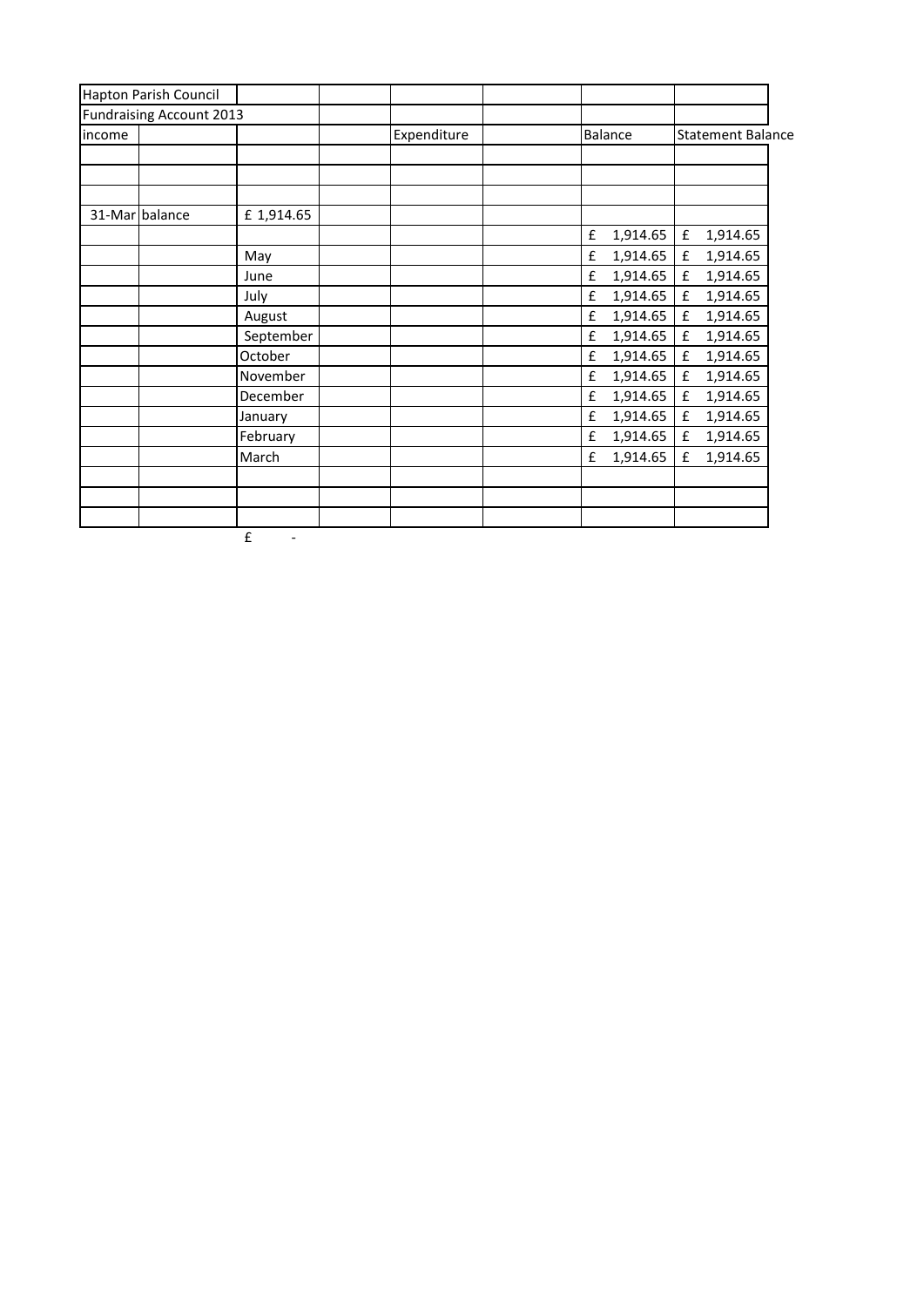|                | 31-Mar balance             |            | £<br>26.76                     |                        |                        |                   |             |             |                                           |            |                                   |                     |                     |                     |                |
|----------------|----------------------------|------------|--------------------------------|------------------------|------------------------|-------------------|-------------|-------------|-------------------------------------------|------------|-----------------------------------|---------------------|---------------------|---------------------|----------------|
|                |                            |            | S137 Income                    |                        |                        | Expenditure       |             |             |                                           |            |                                   |                     |                     |                     |                |
|                |                            |            |                                |                        |                        | Professional fees |             |             | Administration                            |            | Allotments                        | Miscellaneous       |                     |                     | Unpresented    |
|                |                            |            | Maintenance Allotment<br>Grant | Rents                  | Misc Income            | Insurance         | Audit Fees  |             | Subscriptions   Clerk Salary   stationery |            | Allotment<br>Maintenance Projects |                     | Misc<br>Expenditure | S137<br>Expenditure |                |
|                |                            |            |                                |                        |                        |                   |             |             |                                           |            |                                   |                     |                     |                     |                |
|                |                            |            |                                |                        |                        |                   |             |             |                                           |            |                                   |                     |                     |                     |                |
| 2013-14 Budget |                            |            | £ 3,462.00 $f$ 1,420.00        |                        | $\mathbf f$<br>$\sim$  | f<br>225.00       | 144.00<br>f |             | $f = 1,755.71$ f                          | 100.00     | f<br>500.00                       | $500.00$ $E$<br>l £ | $\sim$              |                     |                |
|                | 08-Apr Clerk Salary        | 100474     |                                |                        |                        |                   |             |             | £<br>159.61                               |            |                                   |                     |                     |                     | $\mathbf{0}$   |
|                | 08-Apr LALC Subs           | 100475     |                                |                        |                        |                   |             | f<br>363.62 |                                           |            |                                   |                     |                     |                     | $\mathbf 0$    |
|                | 03-May Lottery Fund        | <b>CR</b>  |                                |                        | £ 1,800.00             |                   |             |             |                                           |            |                                   |                     |                     |                     | $\mathbf 0$    |
|                | 13-May Clerk Salary        | 100476     |                                |                        |                        |                   |             |             | 133.00<br>f                               |            |                                   |                     |                     |                     | $\mathbf 0$    |
| 13-May HMRC    |                            | 100477     |                                |                        |                        |                   |             |             | 26.61<br>£                                |            |                                   |                     |                     |                     | $\overline{0}$ |
|                | 13-May Total Turf          | 100478     |                                |                        |                        |                   |             |             |                                           |            |                                   |                     | $£$ 1,800.00        |                     | $\overline{0}$ |
|                | 14-May fund transfer       | <b>TRF</b> | $£$ 3,462.00                   |                        |                        |                   |             |             |                                           |            |                                   |                     |                     |                     | $\overline{0}$ |
|                | 14-May Allotment Rent      | <b>CR</b>  |                                | f<br>120.00            |                        |                   |             |             |                                           |            |                                   |                     |                     |                     | $\overline{0}$ |
|                | 14-May Heritage Lottery    | <b>CR</b>  |                                |                        | 200.00<br>£            |                   |             |             |                                           |            |                                   |                     |                     |                     | $\overline{0}$ |
|                | 10-Jun Clerk Salary        | 100479     |                                |                        |                        |                   |             |             | 133.00<br>$\mathbf{f}$                    |            |                                   |                     |                     |                     | $\overline{0}$ |
|                | 10-Jun website host        | 100479     |                                |                        |                        |                   |             | £<br>3.29   |                                           |            |                                   |                     |                     |                     | $\overline{0}$ |
|                | 10-Jun HMRC                | 100480     |                                |                        |                        |                   |             |             | 26.61<br>£                                |            |                                   |                     |                     |                     | $\mathbf 0$    |
|                | 10-Jun Stationery to BPC   | 100481     |                                |                        |                        |                   |             |             |                                           | 73.87<br>£ |                                   |                     |                     |                     | $\mathbf 0$    |
|                | 04-Jul Allotment Rent      |            |                                | f<br>520.00            |                        |                   |             |             |                                           |            |                                   |                     |                     |                     |                |
|                | 25-Jul Allotment Rent      |            |                                | f<br>40.00             |                        |                   |             |             |                                           |            |                                   |                     |                     |                     |                |
|                | 25-Jul Kite Festival       |            |                                |                        | 224.10<br>f            |                   |             |             |                                           |            |                                   |                     |                     |                     |                |
|                | 08-Jul Clerk Salary        | 100482     |                                |                        |                        |                   |             |             | 133.00<br>£                               |            |                                   |                     |                     |                     |                |
|                | 08-Jul HMRC                | 100483     |                                |                        |                        |                   |             |             | $\mathbf{f}$<br>26.61                     |            |                                   |                     |                     |                     | $\mathbf 0$    |
|                | 12-Aug Clerk Salary        | 100484     |                                |                        |                        |                   |             |             | £<br>133.00                               |            |                                   |                     |                     |                     | $\mathbf{0}$   |
|                | 12-Aug HMRC                | 100485     |                                |                        |                        |                   |             |             | $\mathbf{f}$<br>26.61                     |            |                                   |                     |                     |                     | $\overline{0}$ |
|                | 09-Sep clerk salary + Back | 100486     |                                |                        |                        |                   |             |             | 146.06<br>£                               |            |                                   |                     |                     |                     | $\mathbf 0$    |
|                | 09-Sep HMRC +back tax      | 100488     |                                |                        |                        |                   |             |             | 29.87<br>$\mathbf{f}$                     |            |                                   |                     |                     |                     | $\overline{0}$ |
|                | 09-Sep L Abram             | 100490     |                                |                        |                        |                   | f<br>60.00  |             |                                           |            |                                   |                     |                     |                     | $\overline{0}$ |
|                | 09-Sep Zurich              | 100491     |                                |                        |                        | 243.80<br>f       |             |             |                                           |            |                                   |                     |                     |                     | $\mathbf 0$    |
|                | 17-Sep Allotment Rents     |            |                                | 260.00<br>$\mathbf{f}$ |                        |                   |             |             |                                           |            |                                   |                     |                     |                     | $\overline{0}$ |
|                | 05-Oct Electricity NW      |            |                                |                        | 46.27<br>£             |                   |             |             |                                           |            |                                   |                     |                     |                     | $\mathbf 0$    |
|                | 14-Oct Clerk salary        | 100492     |                                |                        |                        |                   |             |             | 135.28<br>f                               |            |                                   |                     |                     |                     | $\mathbf 0$    |
|                | 14-Oct HMRC                | 100493     |                                |                        |                        |                   |             |             | £<br>27.06                                |            |                                   |                     |                     |                     | $\overline{0}$ |
|                | 14-Oct CVS Subscription    | 100494     |                                |                        |                        |                   |             | £<br>15.00  |                                           |            |                                   |                     |                     |                     | $\overline{0}$ |
|                | 14-Oct D Greenwood         | 100495     |                                |                        |                        |                   |             |             |                                           |            |                                   |                     | £<br>80.40          |                     | $\mathbf 0$    |
|                | 24-Oct Fireworks Sponsor   |            |                                |                        | 335.00<br>f            |                   |             |             |                                           |            |                                   |                     |                     |                     | $\overline{0}$ |
|                | 01-Nov BBC Grant           |            |                                |                        | $\mathbf{f}$<br>225.00 |                   |             |             |                                           |            |                                   |                     |                     |                     | $\Omega$       |
|                | 11-Nov Clerk Salary        | 100496     |                                |                        |                        |                   |             |             | $\mathbf{f}$<br>129.87                    |            |                                   |                     |                     |                     | $\mathbf 0$    |
|                | 11-Nov HMRC                | 100497     |                                |                        |                        |                   |             |             | $\mathbf{f}$<br>32.47                     |            |                                   |                     |                     |                     | $\mathbf 0$    |
|                | 11-Nov H Kayley Wreath     | 100498 Y   |                                |                        |                        |                   |             |             |                                           |            |                                   |                     |                     | $\pounds$<br>18.50  | $\overline{0}$ |
|                | 11-Nov TSB Ironcraft       | 100499     |                                |                        |                        |                   |             |             |                                           |            |                                   | f<br>250.00         |                     |                     | $\mathbf 0$    |
|                | 11-Nov MDL Fireworks       | 100500     |                                |                        |                        |                   |             |             |                                           |            |                                   | f<br>600.00         |                     |                     | $\Omega$       |
|                | 06-Dec Clerk Salary        | 100201     |                                |                        |                        |                   |             |             | 129.87<br>f                               |            |                                   |                     |                     |                     |                |
|                | 06-Dec HMRC                | 100202     |                                |                        |                        |                   |             |             | 32.47<br>$\mathbf{f}$                     |            |                                   |                     |                     |                     |                |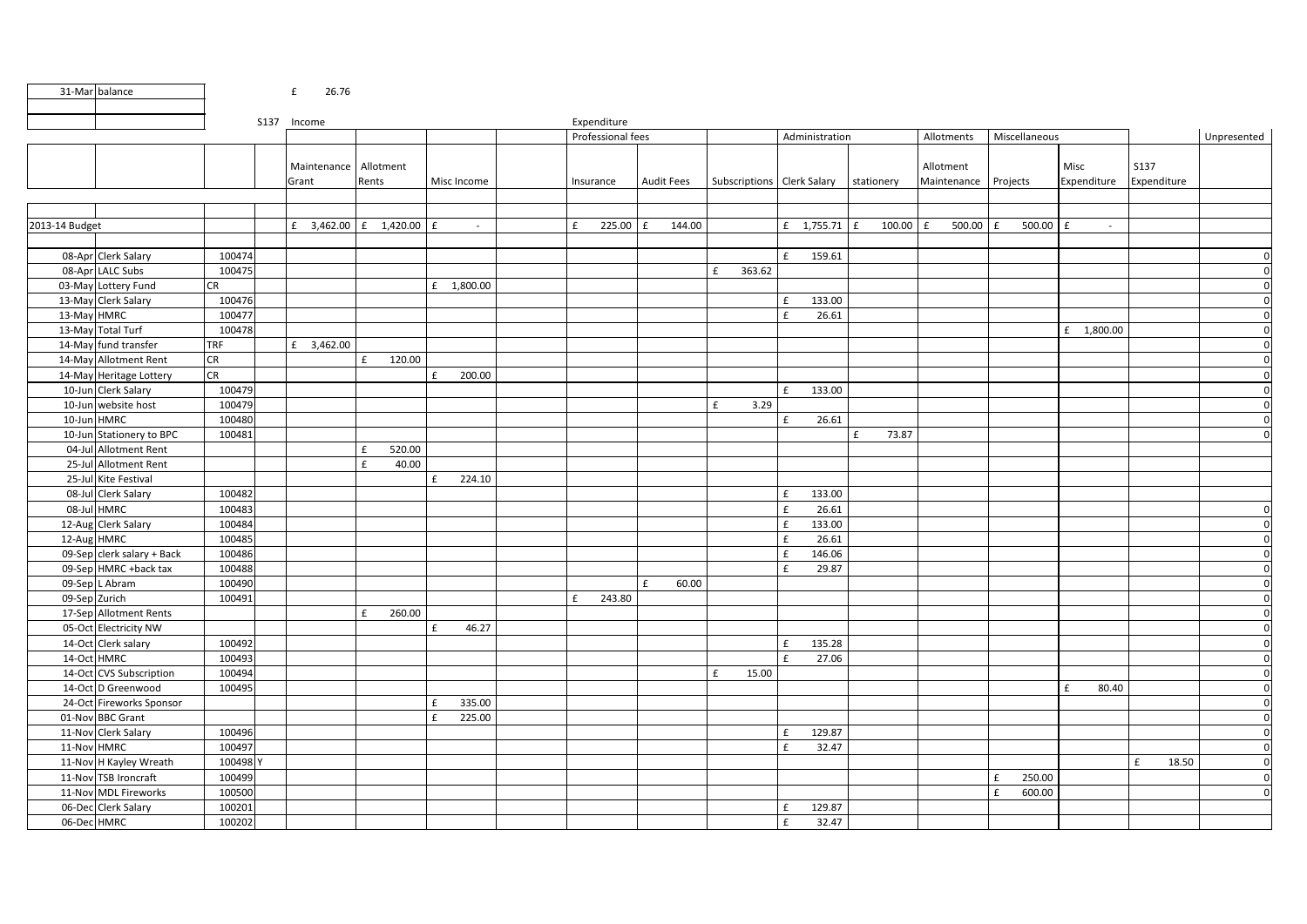|                | 13-Jan Fireworks Sponsor  |        |                                               |              |        |                     | 100.00 |      |              |         |   |        |      |                      |              |                          |   |       |              |                     |  |         |             |
|----------------|---------------------------|--------|-----------------------------------------------|--------------|--------|---------------------|--------|------|--------------|---------|---|--------|------|----------------------|--------------|--------------------------|---|-------|--------------|---------------------|--|---------|-------------|
|                | 13-Jan Allotments         |        |                                               |              | 230.00 |                     |        |      |              |         |   |        |      |                      |              |                          |   |       |              |                     |  |         |             |
|                | 13-Jan Clerk Salary       | 100203 |                                               |              |        |                     |        |      |              |         |   |        |      | 129.87               |              |                          |   |       |              |                     |  |         |             |
|                | 13-Jan HMRC               | 100204 |                                               |              |        |                     |        |      |              |         |   |        |      | 32.47                |              |                          |   |       |              |                     |  |         |             |
|                | 14-Jan Veolia Grant       |        |                                               |              |        | £ 25,331.80         |        |      |              |         |   |        |      |                      |              |                          |   |       |              |                     |  |         |             |
|                | 14-Jan Fireworks Sponsor  |        |                                               |              |        |                     | 250.00 |      |              |         |   |        |      |                      |              |                          |   |       |              |                     |  |         |             |
|                | 10-Feb Clerk Salary       | 100205 |                                               |              |        |                     |        |      |              |         |   |        |      | 129.87               |              |                          |   |       |              |                     |  |         |             |
| 10-Feb HMRC    |                           | 100206 |                                               |              |        |                     |        |      |              |         |   |        |      | 32.47                |              |                          |   |       |              |                     |  |         |             |
|                | 10-Feb LALC Subscriptions | 100207 |                                               |              |        |                     |        |      |              |         | £ | 353.11 |      |                      |              |                          |   |       |              |                     |  |         | 353.11      |
|                | 10-Feb St John Ambulance  | 100208 |                                               |              |        |                     |        |      |              |         |   |        |      |                      |              |                          |   | 84.48 |              |                     |  |         |             |
|                | 10-Mar Clerk Salary       | 100209 |                                               |              |        |                     |        |      |              |         |   |        |      | 129.87               |              |                          |   |       |              |                     |  |         |             |
| 10-Mar HMRC    |                           | 100210 |                                               |              |        |                     |        |      |              |         |   |        |      | 32.47                |              |                          |   |       |              |                     |  |         |             |
|                |                           |        |                                               |              |        |                     |        |      |              |         |   |        |      |                      |              |                          |   |       |              |                     |  |         |             |
|                | <b>Total</b>              |        | $\pm$ 3,462.00 $\pm$ 1,170.00 $\pm$ 28,512.17 |              |        |                     |        | f    | 243.80 £     | 60.00 £ |   |        |      | 735.02 f 1,948.02 f  | 73.87 £      | $\overline{\phantom{a}}$ | f |       |              | 934.48 f 1,880.40 f |  | 18.50 f | 353.11      |
|                |                           |        |                                               |              |        |                     |        |      |              |         |   |        |      |                      |              |                          |   |       |              |                     |  |         |             |
|                | income/expenditure        |        |                                               | $\mathbf{f}$ |        | 250.00 -£ 28,512.17 |        | $-E$ | 18.80 £      | 84.00   |   |        | $-E$ | 192.31 £             | $26.13 \t f$ | $500.00 - f$             |   |       |              | 434.48 -£ 1,880.40  |  |         |             |
|                |                           |        |                                               |              |        |                     |        |      |              |         |   |        |      |                      |              |                          |   |       |              |                     |  |         |             |
|                | <b>Total Income</b>       |        | £ 33,144.17                                   |              |        | Tota Expenditure    |        |      | £ 5,894.09   |         |   |        |      | Balance              |              | £ 27,276.84              |   |       |              |                     |  |         | £ 27,629.95 |
|                |                           |        |                                               |              |        |                     |        |      |              |         |   |        |      |                      |              |                          |   |       |              |                     |  |         |             |
| 2013-14 Budget |                           |        | 3,462.00 £ 1,420.00 £<br>£                    |              |        |                     |        |      | $225.00$ $E$ | 144.00  |   |        |      | $f = 1,755.71$ $f =$ | $100.00$ $f$ | 500.00 £                 |   |       | $500.00$ $E$ |                     |  |         |             |